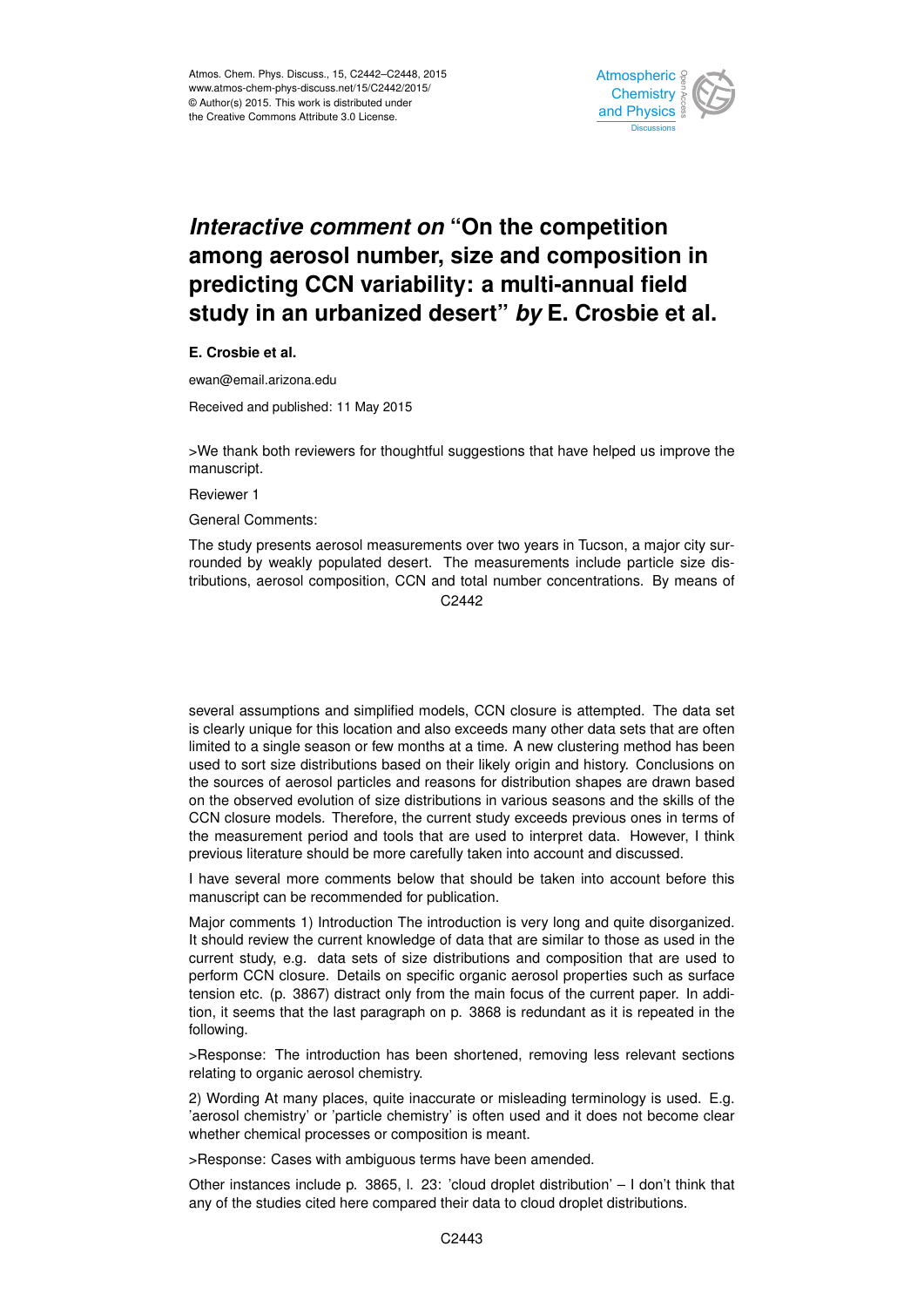>Response: McFiggans et al. 2006 shows droplet distribution for an idealized salt activation case; however, we have changed "distribution" to "number" which better reflects the purpose of this statement.

p. 3866, l. 13; p. 3874, l. 18; p. 3880, l. 14; p. 3882, l. 28/9: which processes are referred to here?

>Response: These instances have either been removed or revised.

3) Data discussion In the discussion part of the paper (Sections 3 and 4) often words like 'maybe', 'likely', 'probably' etc are used. While I understand that it might be difficult to give a clear and unambiguous interpretation of the data due to the somewhat limited number of measured parameters, a somewhat more detailed discussion should be given that weights the possible processes/effects in a more quantitative way.

>Response: It is simply not possible to quantify cause-and-effect relationships definitively using purely the observations that we have reported. We have tried to use language appropriate with the level of certainty associated with interpretations made on the reported data.

Paper 4) Previous literature In the introduction, some previous CCN studies are cited together with their challenges and difficulties therein. However, in the discussion section not a single previous study is cited even though there are numerous studies that have been performed in regions where similar mixtures of fresh and aged aerosol exist. Also effects on number concentration, size distribution shapes etc due to daily, seasonal and source-dependent effects have been discussed there. One large aspect that has been highlighted in detail in many studies is the mixing state of fresh vs aged aerosol. The current study has to take into account findings from prior studies and put the current data set in their context. (see also next comment)

>Response: We thank the reviewer for pointing this out and while we are not entirely sure what specific references the reviewer had in mind, we have examined the archives

C2444

of papers more strictly and try to make such references in the Discussion Section. A few representative papers are chosen that focused on urban environments and we added the following text:

"To put the TACO results in more context, fresh pollution aerosol in other urban areas such as Riverside, CA and Houston, TX could not be fully represented without knowledge of size-resolved composition (Cubison et al., 2008; Ervens et al., 2010). A number of other studies have shown that mixing state can help improve predictive capability of CCN behavior (Wex et al., 2010), including in Atlanta, Georgia (Padro et al., 2012) and during early morning rush hour near Mexico City (Lance et al., 2013); but studies also report that hydrophobic particles emitted in urban areas quickly (∼ few hours) become internal mixtures via condensation of secondary hygroscopic species (e.g., Wang et al., 2010; Mei et al., 2013)."

5) Mixing state In the current paper, mixing state is largely neglected and the inability of the simplified model approaches used here to predict CCN is explained by 'probably associated with the complexity of the aerosol mixing state' (p. 3880, l. 26). Given that the mixing state might play an important role for part of the current data set, the question arises how meaningful a single kappa is to capture the hygroscopicity of the total aerosol population. This approach should be either better justified or revised. Mixing state should be also discussed in the context of the relative role of various parameters that determine the activated fraction of an aerosol population, e.g., on p. 3881, l. 28/9 and p. 3882, l. 10.

>Response: While the reviewer raises a good point regarding the physical meaning of parameters included in a simple model, we do not believe it is unjustified to use a knowingly oversimplified parameterization as a way of identifying the occasions when it is not satisfactory. We have added an extra discussion at the beginning of this section to identify that this is our intention: "One major simplification is the limitation of the treatment of hygroscopicity to a bulk measurement, which is permitted to vary temporally but does not isolate size dependent changes in hygroscopicity nor the hygroscopicity dis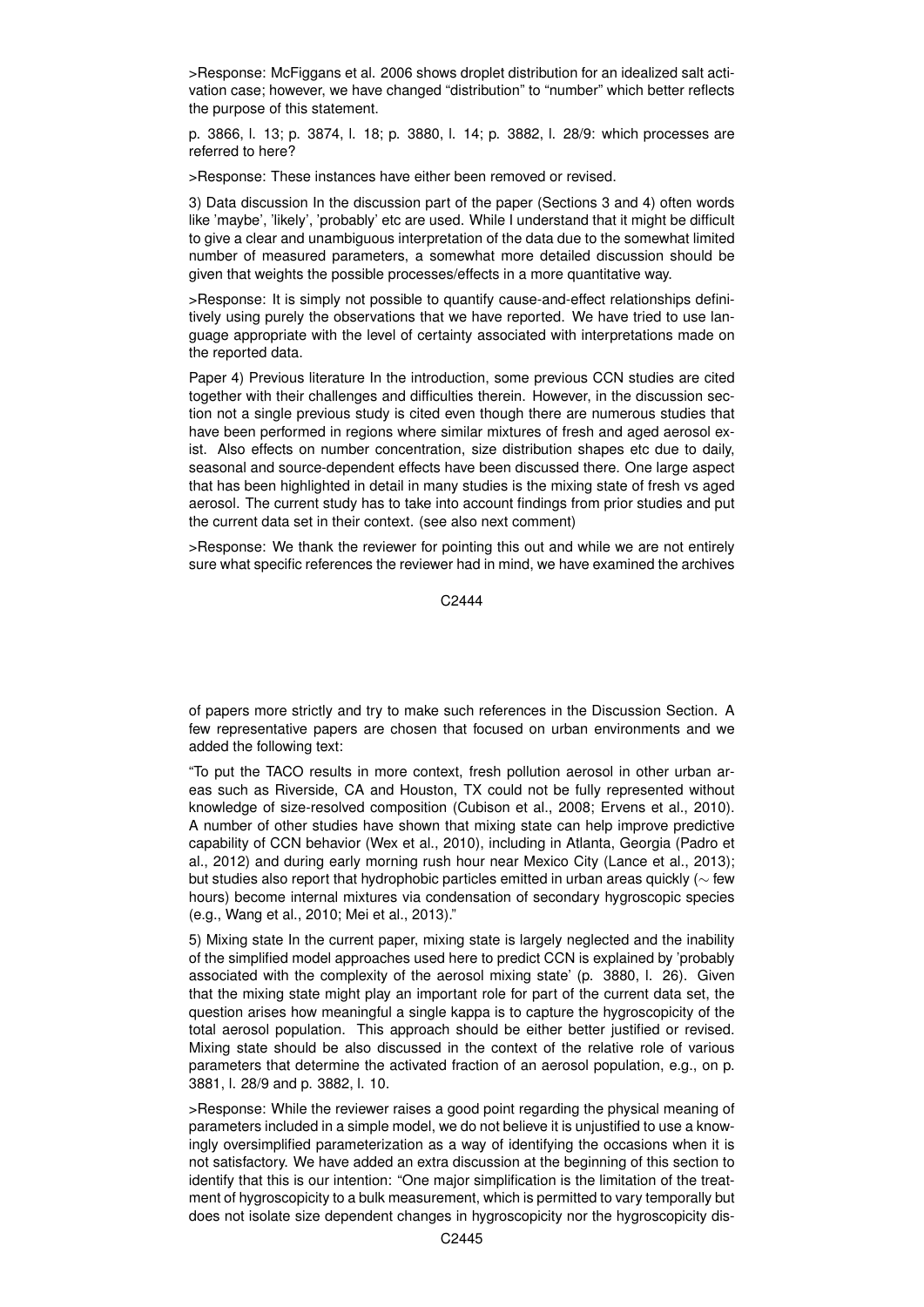tribution, which may be an important component in relation to external mixing. These aspects are beyond the scope of these parameterizations and are likely to contribute to model shortfalls. Forthcoming work will separately study the degree of correspondence of hygroscopicity between the sub- and supersaturated regimes, size-dependent hygroscopicity and composition, and the closure of hygroscopicity from composition measurements."

Minor comments p. 3864, l. 15: 'can be parameterized' should be specified here.

>Response: In handling comment 2, this should now be clearer.

p. 3865, l. 6: Cloud microphysical and optical properties are not only governed by aerosol number but also by the total amount of liquid water, which in turn is a function of cooling rates.

>Response: We have replaced "governs" to "contributes to governing"

p. 3865, l. 25: This list should also include mixing state already. It is only discussed later even though it has been shown by detailed studies that it might be one of the determining factors in CCN closure studies.

>Response: We have made this addition.

p. 3866, l. 24: In the two cited studies, CCN closure was quite satisfactory if mixing state was taken into account. This sentence should be reworded.

>Response: Agreed, the current wording is ambiguous. The phrase "under assumptions of bulk hygroscopic properties has been added" to clarify the intended meaning.

p. 3866, l. 25-27: This sentence seems out of place here.

>Response: We have revised this text.

l. 3867, l. 5: Did any of the cited studies indeed look at the effect of chemical processes and/or coagulation on size distributions and CCN properties?

C2446

>Response: These references have been revised. Also the text was somewhat misleading in the manner it connected the statement with the references, so it has been adjusted to be more concise.

p. 3867, l. 12ff (cf. my comment 1)): This information is irrelevant for the current study. If you choose to keep it in the (already quite lengthy) introduction, a more balanced discussion should be given. E.g. sensitivity studies have shown that surface tension effects are rather negligible for CCN effects (Ervens et al., JGR, 2005).

>Response: The introduction has been revised in the process of addressing Comment 1.

p. 3874, l. 25: Is there any explanation for the higher particle concentration during weekends?

>Response: The CCN concentration is higher during the evening, of which we make mention, however, we do not have a full explanation for whether the enhancement is a result of different evening emissions patterns on weekends or some other pathway.

p. 3875, l. 13ff. (i) This paragraph should be a separate section.

>Response: We respectfully disagree with this suggestions as this section is still part of the discussion on diurnal and weekly cycles

(ii) Add to the numbers in parentheses 'kappa  $=$  '

>Response: We have made this addition.

p. 3875, l. 1-12: Have the described effects such as a shift in size-distributions due to condensation of semivolatile compounds and the switch from the importance of semivolatiles to more biomass burning been observed in previous studies?

>Response: Not specifically in Tucson. The presence of domestic wood burning emissions is unique to the winter season and is mentioned as a possible explanation for the difference seen in the diurnal cycle in winter which is not present in other sea